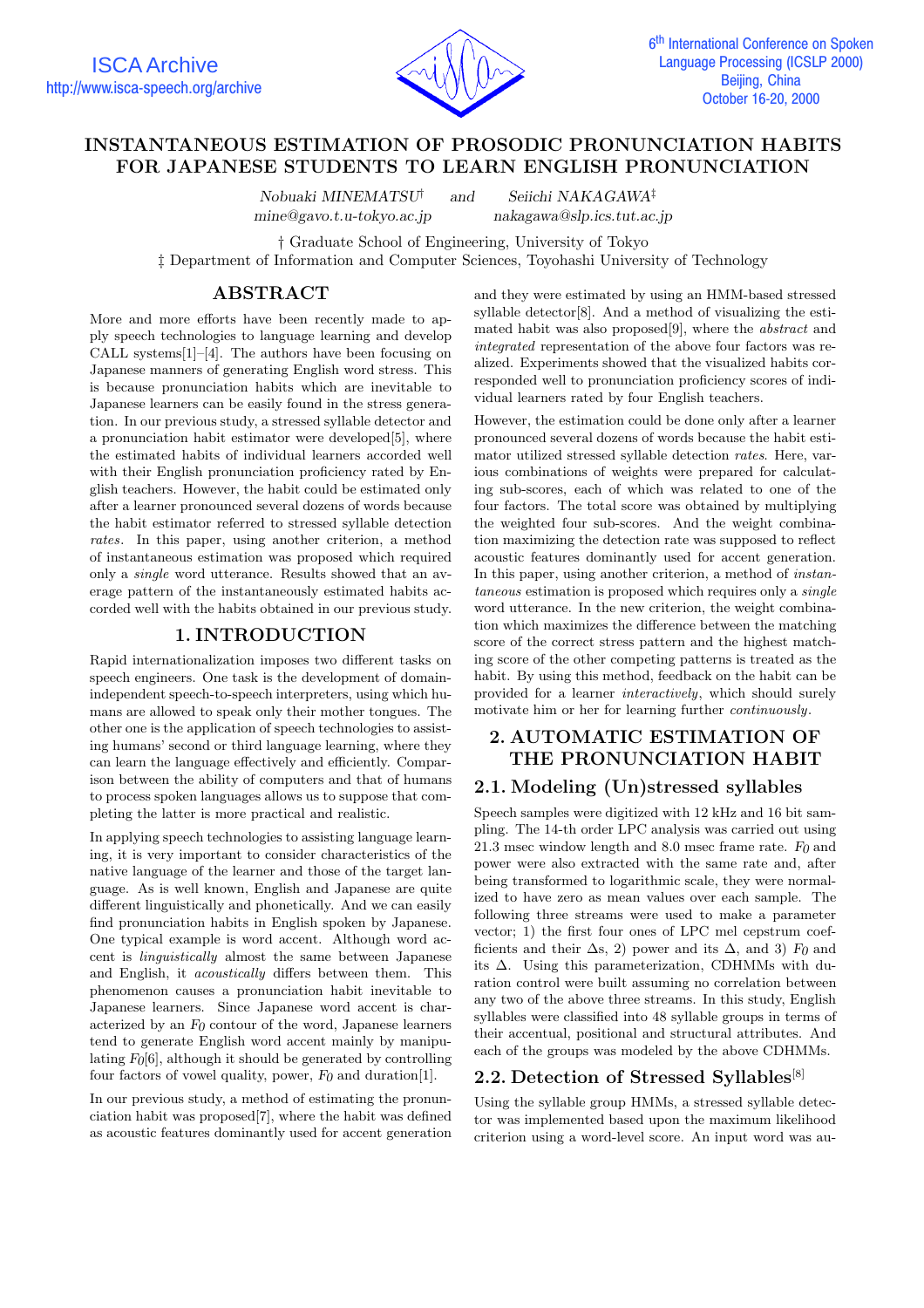tomatically segmented into syllables, and then they were matched with their corresponding HMMs in the candidate stress patterns. A stress pattern was formed as a concatenation of a stressed HMM and unstressed ones. In the detection, a syllabic transcription of the word, the number of syllables and that of stressed syllables of the word (one in this study) were all treated as given. The position of the stressed HMM in the concatenation which produced the highest word-level score was identified as stressed.

## **2.3. Estimation of the Pronunciation Habit**[7]

In the HMM matching procedure, the likelihood score called Viterbi score at time  $t$  and state  $i$  is calculated as

$$
f(i,t) = \max_{j,\tau} \left[ f(j,t-\tau)a_{ji}d_i(\tau)^{\phi} \prod_{k=1}^{\tau} \prod_{s=1}^{3} b_i^s (y_{t+1-k}^s)^{\rho_s} \right] (1)
$$

where  $a_{ji}$ ,  $d_i(\tau)$  and  $b_i^s(y_t^s)$  indicate a transition probability, a duration probability, and an output probability density of a sub-vector respectively. A sub-vector  $y_t^s$  indicates one of cepstrum-, power-, and pitch-related parameters. And  $\phi$  and  $\rho_s$  are weights of  $d_i(\tau)$  and  $b_i^s(y_i^s)$  respectively. This equation can be interpreted such that the score is obtained by integrating the sub-scores of the observed acoustic features on vowel quality  $(b_i^1(y_t^1))$ , power  $(b_i^2(y_t^2))$ , pitch  $(b_i^3(y_i^3))$  and duration  $(d_i(\tau))$  with their weights  $\rho_s$  and  $\phi$ .

In the training phase, all the weights were fixed to 1.0. However, this weight combination is easily supposed not to be the optimal combination for stress detection especially for non-native learners' utterances. Increase of a weight in the detection phase is mainly interpreted to emphasize its corresponding feature. Therefore, the optimal combination is thought to reflect the acoustic feature dominantly used for stress generation, which is called the pronunciation habit of individual learners in the current study.

# **2.4. Visualization of the Estimated Habit**[9] **3.1. Conditionsfor the Estimation**

The optimal combination was decided out of a prepared set of weight combinations. For duration weight  $(\phi)$ , it was varied from 0.0 to 20.0 with a step of 0.5, which gave us 41 variations. As for the other weights  $(\rho_s)$ , they were varied satisfying a condition  $\sum_{s} \rho_s = 3.0 \; (\rho_s \geq 0)$ . In other words,  $\{\rho_s\}$  were prepared so that they were distributed evenly on a triangle, a pitch/spectrum/power triangle, shown in **Figure 1**. The visualization of the pronunciation habit could be obtained by representing detection rates at individual dots by different colors. But since a triangle could be drawn per duration weight, a learner came to get as many as 41 triangles. So the representative triangle was derived as an expected pattern of the 41 triangles along with a duration weight axis. An example of the resulting representatives is shown in **Figure 2**, where two double circles indicate the maximum and the minimum of detection rates, henceforth the maximum/minimum circle, and two sets of three single circles mean the maximum and the minimum of averaged detection rates over neighboring three circles, henceforth the maximum/minimum neighboring circles. In our previous work[9], the high accordance was observed between the visualized habits of individual learners and their English pronunciation profi-



**Figure 1:** Distribution of weight combinations of  $\{\rho_s\}$ 



**Figure 2:** The representative triangle of the habit

ciency. In this method, however, the estimation could be done only after a learner pronounced tens of words. To make up this defect, a method of instantaneous estimation requiring only a single word utterance is devised below.

# **3. INSTANTANEOUS ESTIMATION OF THE PRONUNCIATION HABIT**

It can be easily supposed that learners are highly motivated for continuous learning by the instantaneous habit estimation and its interactive feedback. Assuming that the estimated habit obtained in our previous study[9] is correct as whole habit of the learner, the instantaneously estimated habit, which is referred to as partial habit in the rest of the paper, should satisfy the following conditions.

- 1. The estimation and visualization procedures must be done separately for each word utterance.
- 2. An average pattern of a learner's partial habits accords well with his or her whole habit.

The first condition requires us not to use the detection rates to make a triangle. In this study, a method using only likelihood ratios at individual dots (weight combinations) on a triangle, which can be obtained per word, is proposed.

#### **3.2. Instantaneous Estimation of the Habit**

Since our objective is to estimate the pronunciation habit by using only a single word utterance, the following learning situation can be considered; a learner is provided on a monitor with what word to pronounce and which syllable to stress. In this situation, a transcription of the word, the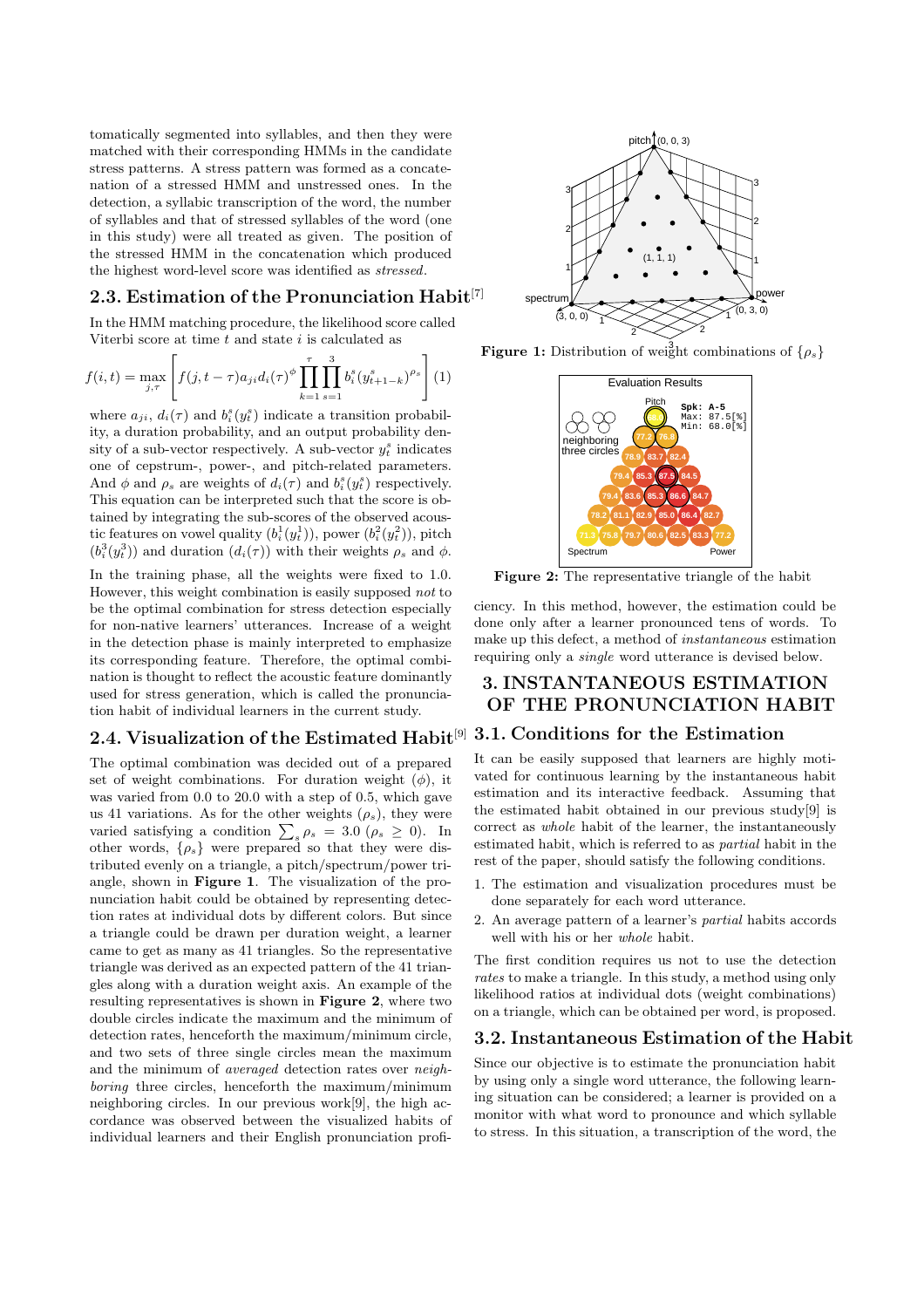**Table 1:** Speech samples for training HMMs

| set                                                                                                                          | $#$ spk | native lang. | vocab. size | $\#\text{words}$ |
|------------------------------------------------------------------------------------------------------------------------------|---------|--------------|-------------|------------------|
| в                                                                                                                            |         | British      | 3,334       | 3,334            |
| <b>Table 2:</b> Speech samples for evaluating the method<br>native lang. vocab. size<br>$\#\mathrm{words}$<br>$#$ spk<br>set |         |              |             |                  |
| А                                                                                                                            |         | American     | 381         | 546              |
| .J                                                                                                                           |         | Japanese     | 60          | 341              |

number of the syllables and the intended position of the stress are all treated as known to a habit estimator.

A triangle can surely be drawn for each utterance by using likelihood scores of the 28 weight combinations at a duration weight. In this case, however, comparison between any two scores of the 28 combinations makes no sense because scores at different dots use different equations for calculating the likelihood scores (see Equation (**1**)). To make the comparison between two dots meaningful, we used likelihood ratio at each dot which is calculated below.

$$
\log \mathcal{R}(w) = \log \mathcal{L}(w|\lambda_c) - \max_{j \neq c} \log \mathcal{L}(w|\lambda_j)
$$
 (2)

Here, w is an input word. And  $\lambda_j$  and  $\lambda_c$  indicate HMMs for stress pattern  $j$  and those for the intended (*correct*) pattern respectively. Using  $log R(w)$  at each dot, a triangle was drawn and the weight combination which maximized the difference between the likelihood score of the correct pattern and the highest score of the other competing patterns was treated as the pronunciation habit. A representative pattern of the 41 triangles was simply defined as an average pattern along a duration weight axis.

Although the above procedure could give us a single representative triangle for each word, a problem remained to be solved as for averaging representative triangles of different words. The range of likelihood ratio of a word was quite different from another. In the worst case, an average of representative triangles of a word set was almost the same as a representative one of a specific word in the set. To solve this problem, the linear normalization was introduced before averaging the representatives. Here, the maximum and the minimum of likelihood ratios in a representative triangle were converted to 100.0 and 0.0 respectively.

## **3.3. Evaluation of the Proposed Method**

To evaluate the proposed method, several experiments were designed and carried out. The stressed HMMs and the unstressed ones were built for each syllable group using speech samples of **Table 1**, which are a part of ATR English word database. And using the HMMs, the whole pronunciation habits and the partial habits of individual speakers of set **A** and **J** were estimated and visualized. Set **A** are a part of RM1 isolated word database and set **J** are speech samples which were recorded in a sound-proof room in our laboratory. Using these habits, the evaluation was done based upon condition 2 in Section **3.1.**.

**Figure 3** show the locations of the maximum and the minimum neighboring circles for each of seven Americans (**A**). **Figure 4** show the locations of these circles of the normalized and averaged likelihood ratio. The former figures are drawn by using the whole habits and the latter are done by using average patterns of the partial ones. Figures **5** and **6** do similarly for each of seven Japanese learners (**J**). As is reported in our previous study[5], the locations of the maximum neighboring circles of the whole habits are closer to the pitch (top) vertex in Japanese than in Americans. And as for Japanese, the distance from the pitch vertex to the maximum neighboring circles is larger with speakers of higher English pronunciation proficiency.

Except for a few speakers or a few maximum/minimum neighboring circles, the relatively good accordance is seen between the whole habits and the averaged partial habits. The correlation between expected detection rates of the whole habits and normalized and averaged likelihood ratios of the partial habits was calculated. And it was 0.72 and 0.83 on the average for Americans and Japanese respectively. In the figures of the partial habits, the correlation is shown for each speaker. Although two speakers, **A-4** and **J-5**, showed quite low values, all the other speakers gave us rather high correlation. It indicates that the proposed method almost satisfies condition 2 in Section 3.1. The observed discordances are considered partly due to speech samples whose likelihood ratios are less than 0.0 at every dot in a triangle. Since the stress detection with these samples fails at any dot, they are probably illegal utterances and should have been rejected out of the experiments.

Results of further analysis are shown in **Figures 7** and **8**, which indicate the probabilities that the maximum/minimum neighboring circles of likelihood ratio, namely, the partial habit, are found on each location on a triangle. They are represented in the form of the percentage. It should be noted that the probabilities in the figure are calculated by using all the partial habits of word samples, not by using the normalized and averaged habits shown in **Figures 4** and **6**. Clearly shown here, the maximum/minimum neighboring circles tend to be found on edges of the triangles, although the maximum neighboring circles are often found inside the triangle in the case of Americans' normalized and averaged partial habits in **Figure 4**. It means that using only one feature rather than multiple ones can give us clearer separation of the correct pattern's likelihood and the other patterns' likelihood. And shown in **Figures 7** and **8**, the probability of each feature (vertex) showing the maximum/minimum likelihood ratio is quite different between Japanese and Americans. Based upon this finding, we are currently developing a simplified scheme of estimating a partial habit by using three features separately $[10]$ .

#### **4. CONCLUSIONS**

In this paper, a method of instantaneously estimating the pronunciation habit was proposed by modifying a habit estimation technique previously devised by the authors. Since the devised technique had used stressed syllable detection rates, it could not estimate the habit word by word. The proposed technique in this study utilized likelihood ratios, not scores, on the triangular representation to make the estimation process instantaneous. Evaluation experiments showed that average patterns of the instantaneously estimated habits accorded well with the whole pronunci-